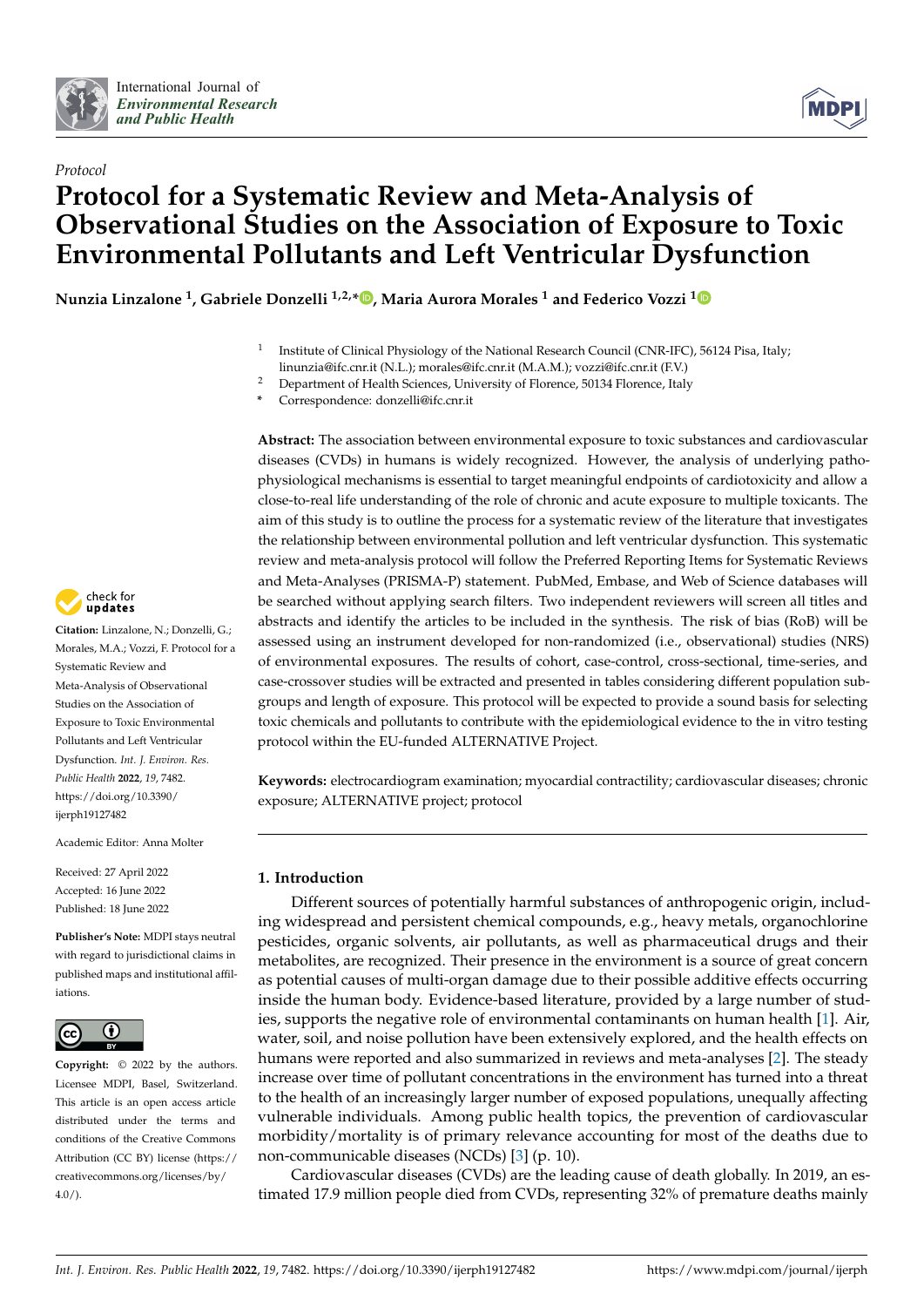due to heart attack and stroke, particularly in the middle- and low-income countries [\[4\]](#page-6-3). The risk of developing cardiovascular diseases is strongly associated with exposure to environmental stressors such as pollutants in the air and noise level [\[5\]](#page-6-4). In polluted and densely populated urban areas, recognizing early warning signs of myocardial damage in chronically exposed individuals is essential to develop counteractive measures of primary prevention [\[6\]](#page-6-5). Additionally, due to the demographic transition, the incidence of heart failure due to the impairment of left ventricular contractility will inevitably rise with the aging of the population [\[7\]](#page-6-6); therefore, identifying potential triggers of left ventricular dysfunction in the environment may have a high impact on the health system.

The associations of CVDs with avoidable exposures, other than those due to behaviors such as tobacco smoke or alcohol consumption, are well established for many categories of toxic by-products from human activities (e.g., traffic, industries, waste disposal, energy production from fossil fuels) [\[8\]](#page-6-7) and manufactured products as Persistent Organic Pollutants (POPs) which accumulate in the environment [\[9\]](#page-6-8). However, the increasing incidence and prevalence of cardiovascular diseases (CVDs) has attracted researchers' interest in providing new evidence on the direct effects of the physical–chemical environment on myocardial damage. Individuals are exposed to mixtures of pollutants simultaneously entering the body through different routes as inhalation, ingestion, and skin (or eye) contact, making it difficult to acquire an in-depth comprehension of the risks of CVDs due to multiorgan toxicity effects. In fact, once a toxic agent enters the body, one or more organs and tissues start a signaling cascade and exhibit physiological responses, initially progressing to subclinical damage and ultimately leading to overt clinical disease [\[10\]](#page-6-9). Before heart failure occurs, toxicant-induced alterations lead to ventricular changes, such as focal myocyte loss and fibrotic replacement, as well as compensatory hypertrophy, leading to focally thickened ventricular walls. These myocardial structural changes lead to a decrease in the ability of myocytes to contract with enough sufficient speed and force to maintain the cardiac output necessary to meet body needs. The reduced left ventricular function may progress towards systolic heart failure (HF) [\[11\]](#page-6-10).

Nowadays, abnormalities of left ventricular contractility due to a direct effect of toxic agents on the heart are not fully understood. Therefore, we aim to systematically review the literature dealing with left ventricular dysfunction in humans due to the environmental exposure to toxic substances. This systematic review will represent an essential part of the knowledge foundation of the ALTERNATIVE project (environmentAL Toxicity chEmical mixtuRes through aN innovative platform based on aged cardiac tissue models) granted under the European HORIZON 2020 program [\[12\]](#page-6-11). The project aims to develop an innovative platform collecting new knowledge on the cardiotoxicity of chemicals and their bio-transformation products. An innovative three-dimensional tissue engineering in vitro model, mimicking the human cardiac tissue, will provide the test for a reliable highthroughput monitoring system of physiological response to selected toxic agents based on multi-omics analyses and integrated into a Machine Learning (ML) risk assessment tool.

#### **2. Materials and Methods**

#### *2.1. Objective*

The present protocol will allow us to systematically review the effects of exposure to environmental pollutants on left ventricular dysfunction, given the following PECOS question (Population, Exposure, Comparator, and Study design) [\[13\]](#page-6-12).

What is the existing evidence provided by observational and ecological studies (S) on the effect of exposure to environmental pollutants (E) on left ventricular dysfunction (O) compared to non-exposure, or low-exposure (C) in humans, including the susceptible groups of children and the elderly (P)?

#### *2.2. Information Source and Search Strategy*

PubMed [\[14\]](#page-6-13), Embase [\[15\]](#page-6-14), and Web of Science [\[16\]](#page-6-15) will be searched without applying search filters, such as date or language restrictions. The following syntax will be used: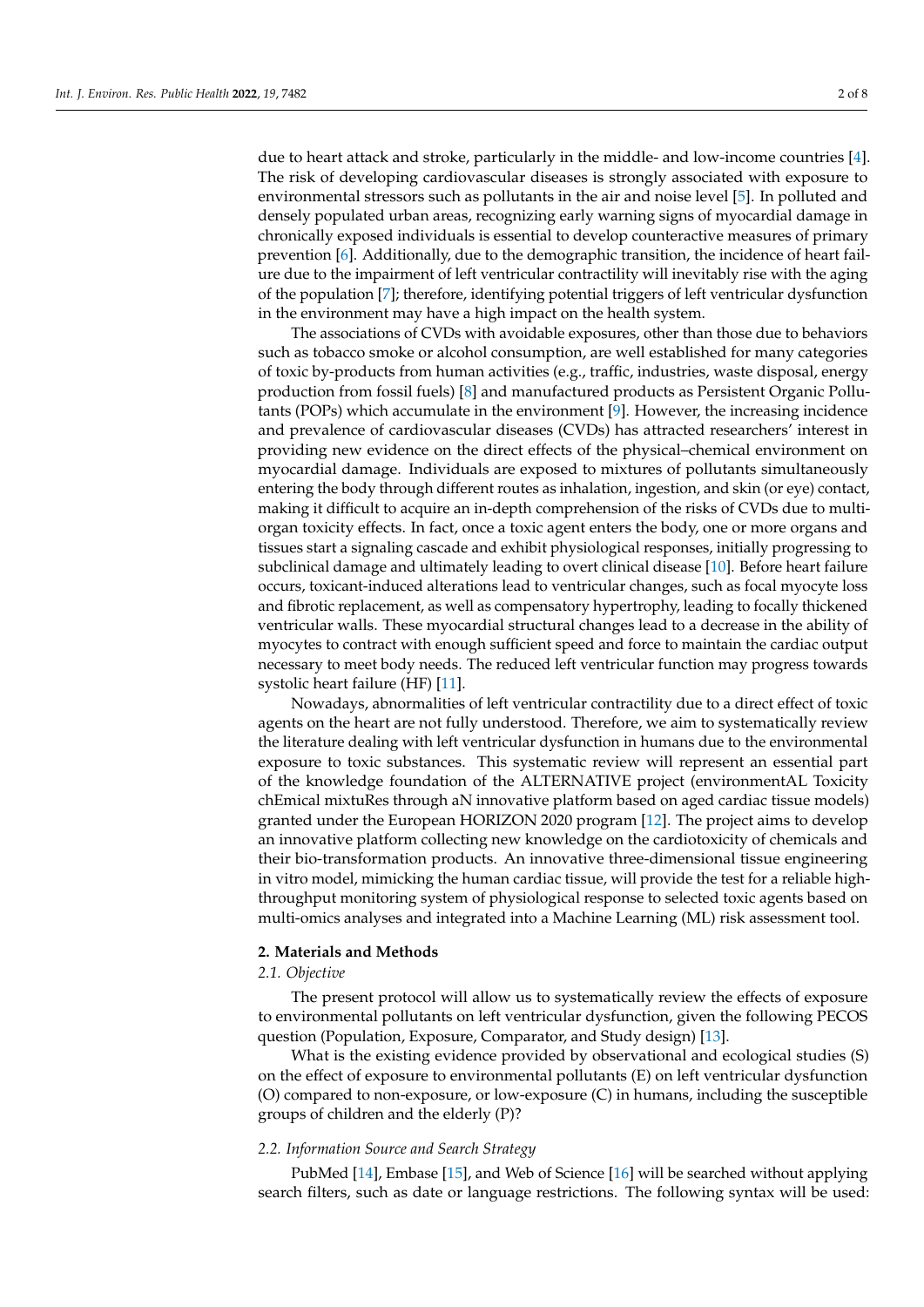("heart failure" OR "left ventricular failure" OR "left ventricular function" OR "myocardial damage" OR "heart rate" OR "cardiotoxicity" OR "cardiac function" OR "cardiac dysfunction" OR "cardiovascular function" OR "cardiovascular dysfunction") AND ("environmental exposur\*" OR "joint toxic action" OR "Persistent Organic Pollutants" OR "POPs" OR "chemical\* mixture\*" OR "xenobiotic\*" OR "persistent contaminants" OR "cadmium" OR "methylmercury" OR "pollut\*" OR "particulate matter" OR "metal\*" OR "mercury" OR "arsenic" OR "chromium" OR "CrVI" OR "pharmaceutical\*" OR "pesticide\*" OR "organic solvents" OR "exposure to lead" OR "lead exposure") AND ("observational study" OR "epidemiological evidence" OR "cross-sectional" OR "case-control" OR "case-crossover" OR "time-series" OR "cohort" OR "follow-up studies" OR "odds ratio" OR "prospective" OR "epidemiol\*" OR "residential"). Detailed search strategies used in PubMed, EMBASE and Web of Science are shown in Table S1.

Moreover, a check of the reference lists of relevant studies will be carried out to detect other studies to be included in the systematic review and inform the interpretation of findings [\[17\]](#page-6-16).

#### *2.3. Inclusion and Exclusion Criteria*

Cohort, case-control, cross-sectional, time-series, and case-crossover original studies on the association between environmental exposure and cardiovascular diseases will be included. Mortality and hospitalization due to heart failure, hypertensive heart disease, and acute myocarditis will be considered, as well as admission to an outpatient clinic and diagnosis of left ventricular dysfunction. More specifically, we will consider the following specified conditions: combined systolic (congestive) and diastolic (congestive) heart failure (I50.4); systolic (congestive) heart failure (I50.2); hypertensive heart disease with heart failure (I11.0); dilated cardiomyopathy (I42.0); and cardiomyopathy unspecified (I42.9). Respect to exposures, pharmaceuticals, air pollution, metals, POPs including pesticides, industrial chemicals, and organic solvents will be considered. Studies investigating the effects on the general adult population and vulnerable groups (elderly, workers categories) will be included.

Randomized clinical trials, reviews, systematic reviews, editorials, commentaries, or other nonoriginal reports will be excluded. Also, in vivo and in vitro studies on cells, tissues, and animals will not be considered. Studies investigating the effects on susceptible groups (pre-existent cardiovascular diseases and/or the presence of documented lifestyle risk factors) and hospital readmission will be excluded.

#### *2.4. Screening Process and Study Selection*

Titles and abstracts will be imported into the Rayyan review management program [\[18\]](#page-6-17). After removing duplicate records, two investigators (NL and GD) will independently screen all titles and abstracts to decide which records meet the inclusion criteria and proceed to the full-text screening process. It will also be possible to add the label Maybe to any articles for which there is indecision. The screening process will be blinded, and a third investigator, an expert cardiologist (MAM), will solve any disagreement. After the initial screening process, articles will be downloaded for full-text screening. Similar to the previous phase, the two investigators will independently screen the full-text articles for inclusion, and the third investigator will solve any disagreement. The investigators will report the specific reason that articles are added to the PRISMA flow diagram [\[19\]](#page-6-18).

#### *2.5. Data Collection*

After the full-text articles screening process and identifying the final studies for inclusion in the systematic review, a data collection form will be built. The two investigators will report all the relevant information for each study, and the third investigator will resolve any disagreement. More specifically, for each included study, the following information will be extracted: last name of the first author and year of publication, geographic location of the study area, study design, population type, sample size, environmental risk factor,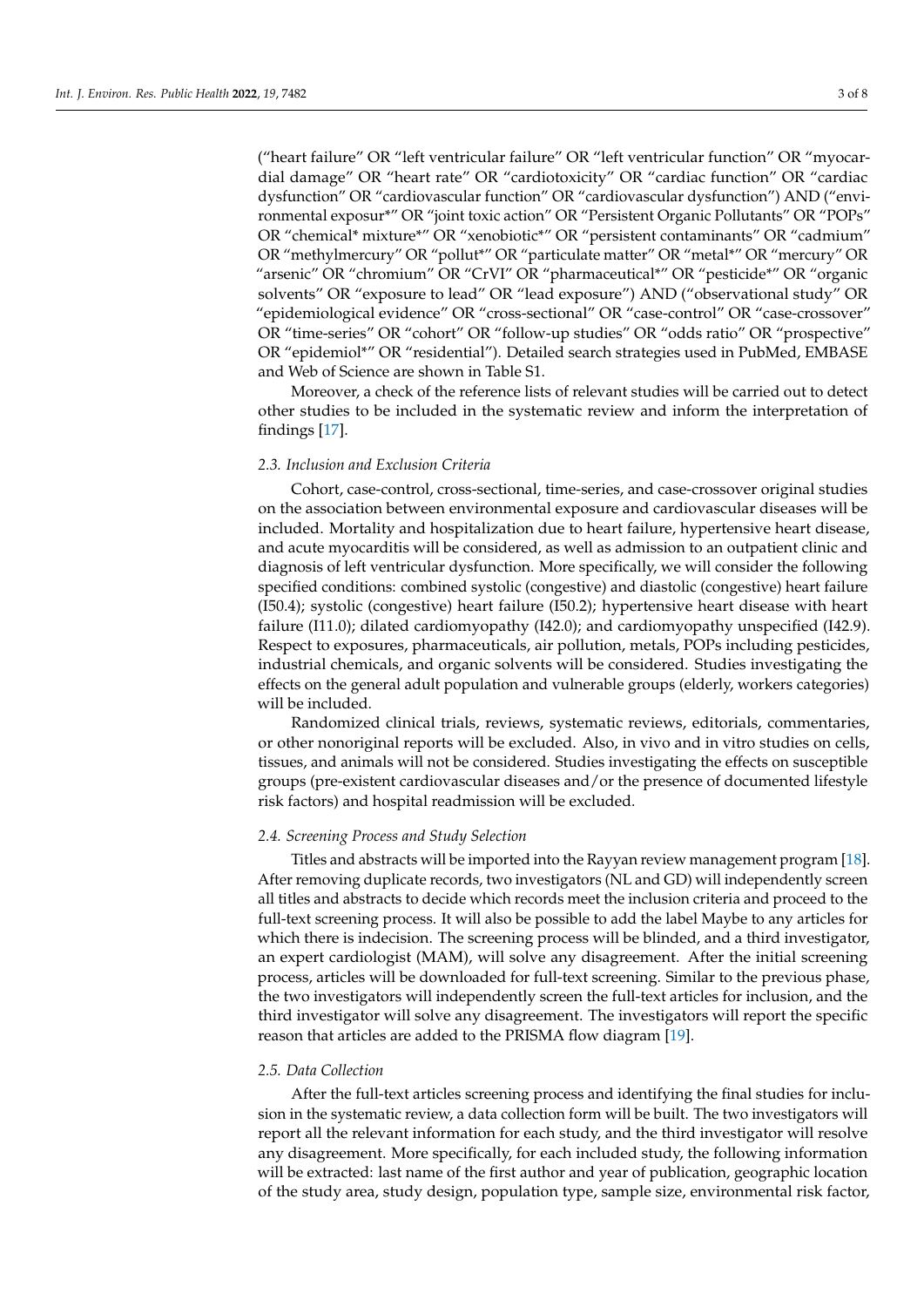exposure unit or exposure comparator, exposure temporality, health outcomes, risk estimations and their confidence intervals and p values, and the name of the journal. Regarding risk estimations, we will collect all the estimates reported by different models, e.g., those unadjusted and those adjusted.

#### *2.6. Study and Evidence Quality Assessment*

The two investigators will independently assess the RoB at the study-level using an instrument developed for NRSs (i.e., observational) addressing environmental exposures [\[20\]](#page-6-19). More specifically, the RoB will be assessed in the domains: (1) bias due to confounding, (2) bias in selection of participants into the study, (3) bias in classification of interventions, (4) bias due to departures from intended interventions, (5) bias due to missing data, (6) bias in measurement of outcomes, and (7) bias in selection of reported results. Table [1](#page-3-0) shows the risk of the bias matrix which will be used to assess the RoB of each study. Judgments for each RoB item can be: 'Low RoB', 'Moderate RoB', 'Serious RoB', or 'Critical RoB'. Similarly, an overall judgment about the bias at the study level is either 'Low RoB', 'Moderate RoB', 'Serious RoB', or 'Critical RoB' [\[21\]](#page-6-20).

<span id="page-3-0"></span>**Table 1.** Risk of Bias matrix.

| <b>Studies</b> | Confounding | <b>Selection</b> | Measurement<br><b>of</b><br>Exposure | <b>Departures</b><br>from<br>Exposure | <b>Missing</b><br>Data | Measurement<br>of Outcomes | Reported<br><b>Results</b> |
|----------------|-------------|------------------|--------------------------------------|---------------------------------------|------------------------|----------------------------|----------------------------|
|                |             |                  |                                      |                                       |                        |                            |                            |
| ◠              |             |                  |                                      |                                       |                        |                            |                            |
| $\cdots$       |             |                  |                                      |                                       |                        |                            |                            |
|                |             |                  |                                      | Low                                   | Moderate               | <b>Serious</b>             | <b>Tritical</b>            |

#### *2.7. Qualitative and Quantitative Synthesis of Results*

A PRISMA flow diagram (Figure [1\)](#page-4-0) depicts the process of selection and figures of selected studies. It includes the items of the studies initially identified; the items excluded prior to the screening; the items excluded after the screening based on titles or titles and abstracts; the reports retrieved for detailed evaluation; potentially eligible reports that were not retrievable; the retrieved reports that did not meet inclusion criteria; and the primary reasons for exclusion. The key characteristics of each study, extracted in the phases of data collection, will be presented in summary tables to facilitate the comparison of characteristics across the studies.

The statistical method and the risk estimations will be reported for each study, and when applicable, the results will be stratified for different subgroups of the populations. The possibility of carrying out a meta-analysis will be evaluated based on the heterogeneity of the study designs in terms of types of chemical exposure, outcomes, and populations investigated. Similarly, across different studies, various types of effect measures are used, mainly odds ratios, risk ratios, and hazard ratios. In this case, before performing the meta-analysis, it will be necessary to conduct a homogenization procedure by converting the various effect measures into a single type of effect estimate. Subsequently, a randomeffects model using the REsidual Maximum Likelihood (REML) method will be used to calculate the overall estimate [\[22\]](#page-6-21). Forest plots will be built to visualize the individual study estimates and confidence intervals.

Moreover, a subgroup analysis will be carried out by pollutant, study design, and location. Using Egger's test, funnel plot asymmetry will assess the potential publication bias [\[23\]](#page-7-0). All statistical analysis will be carried out using RStudio Open Source Edition, Version 1.2.5001 (Boston, MA, USA) [\[24\]](#page-7-1).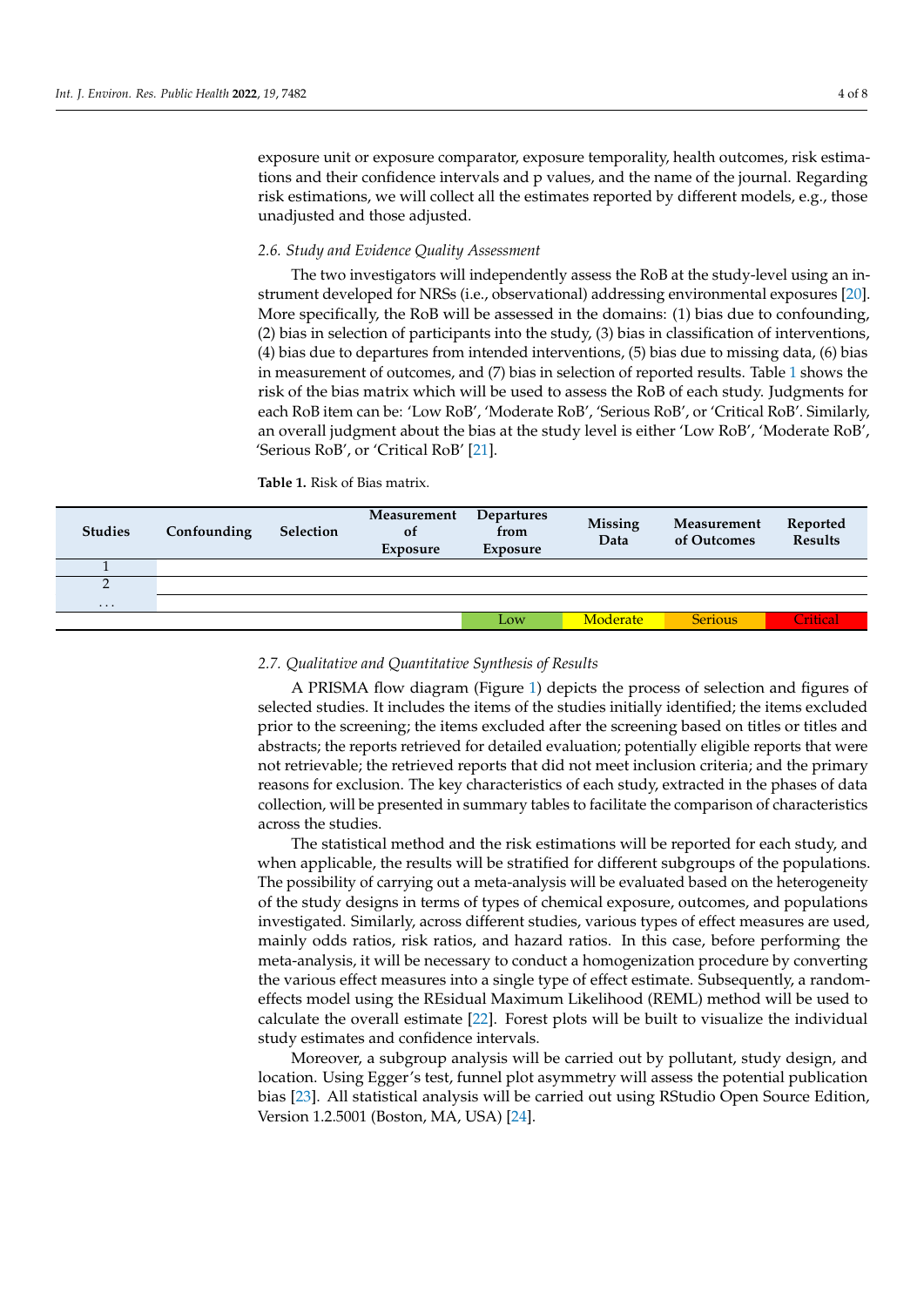<span id="page-4-0"></span>

**Figure 1.** PRISMA 2020 generic flow diagram for new systematic reviews. **Figure 1.** PRISMA 2020 generic flow diagram for new systematic reviews.

## *2.8. Protocol Registration 2.8. Protocol Registration*

Following the Preferred Reporting Items for Systematic reviews and Meta-Analysis Following the Preferred Reporting Items for Systematic reviews and Meta-Analysis protocol (PRISMA-P) guidelines [25], our systematic review protocol was registered at the protocol (PRISMA-P) guidelines [\[25\]](#page-7-2), our systematic review protocol was registered at the International Prospective Register of Systematic Reviews (PROSPERO) on 11 January 2022 International Prospective Register of Systematic Reviews (PROSPERO) on 11 January 2022 with identifier CRD42022293484 [26]. with identifier CRD42022293484 [\[26\]](#page-7-3).

## **3. Discussion 3. Discussion**

Systematic reviews and meta-analyses of medical literature have developed rapidly in the past decades, playing a key role in decision making in evidence-based medical practice [\[27\]](#page-7-4). Given the large number of studies on environmental health, review articles practice [27]. Given the large number of studies on environmental health, review articles can also play an important role in improving the use of evidence in environmental policy-eart also play an important role in improving the ase of evidence in environmental policy-<br>making [\[28\]](#page-7-5). The synthesis of research findings of primary studies, which address a making [28]. The synthesis of research findings of primary studies, which didness a specific environmental issue, may be very useful in obtaining stronger evidence and improving the knowledge in a specific research field. However, observational studies ing the knowledge in a specific research field. However, observational studies provide provide weaker evidence when compared to toxicity evaluation in clinical trials due to the inherent limitation of the epidemiologic approach [\[29\]](#page-7-6). Therefore, RoB tools are adequate Systematic reviews and meta-analyses of medical literature have developed rapidly to mitigate confounding and selection bias to overcome this limitation.

This systematic review protocol was developed specifically to increase the knowledge on harmful environmental pollutants that lead to the cardiovascular diseases as a basis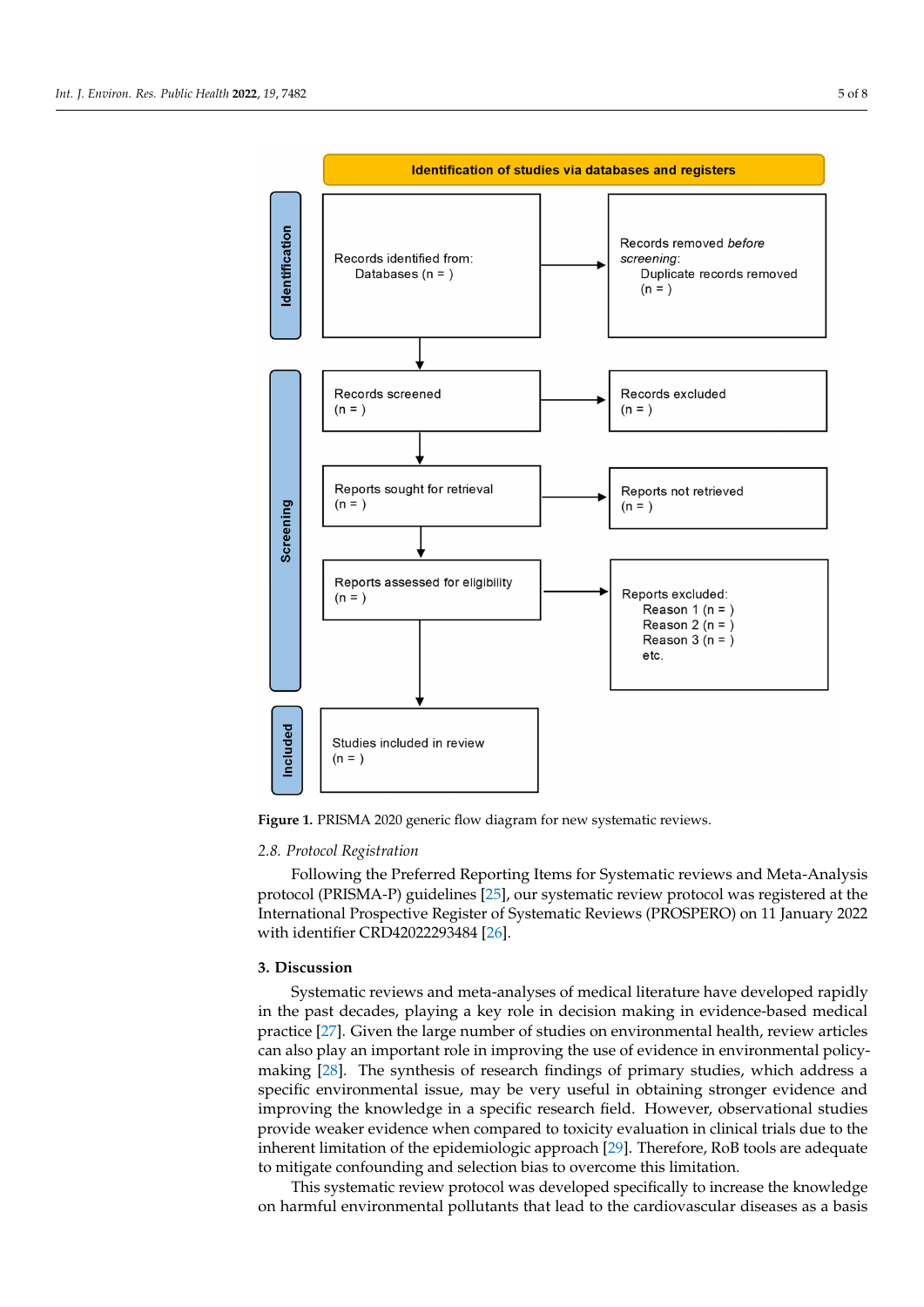to drive further research. In fact, there is mounting evidence of the positive association between some environmental pollutants and the onset of cardiovascular diseases. The evidence is well documented and some pollutants show a high health hazard, for example particulate matter less than 2.5  $\mu$ g/m $^3$  (PM 2.5). However, little is known about the mechanisms activated by exposure to environmental pollutants that induce damage to the myocardium and the reduction of its normal functionality. If this process is not recognized, it could lead to heart disease. We aim to assess the complex relationship that is modulated by different activation paths, and is exacerbated by high concentrations and cumulative exposures of pollutants with additive effects. Other risk factors and subjective characteristics contribute to the predisposition of or reduction of risk on an individual basis (e.g., age, gender, genetics). All those relevant parameters in the exposure–outcome relationship need to be considered appropriately by a stratified analysis for subgroups of variables. However, if the evidence is scarce, the systematic review will identify knowledge gaps [\[10\]](#page-6-9) and the use of discrete categories of judgment will provide a consensus on the quality of the evidence. If, as desirable, further research will address the association between the left ventricular function and the impact of environmental pollutants, a new systematic review could be performed to assess the advancement of this knowledge. This protocol will therefore represent a tool to update and promote future research.

In the last 20 years, observational studies have improved our knowledge and awareness of the critical role of environmental pollution in causing damage to exposed populations, in affecting the incidence of cardiovascular diseases, and in mortality [\[6\]](#page-6-5). The cardiotoxicity of pollutants has been assessed and reviewed in terms of the associations of selected contaminants (measured at the individual level) with the risk of cardiovascular outcomes, including cardiovascular disease, coronary heart disease, and stroke. More specifically, ischemic heart disease and cardiac arrhythmias have been extensively documented about chronic exposure to different pollutants. However, it is still unclear how observational studies could help to define the missing link regarding toxicity results from in vitro/in vivo scientific knowledge. A systematic review will provide an initial answer to this question, which is currently under discussion among academics. Individual heterogeneity in progression towards a disease makes it difficult to understand the causal link between toxic compounds and the outcome. The proposed PECOS research question will introduce an observational point on the early phase of the disease, focusing on the relationship between myocardial damage and pollutants.

Within the ALTERNATIVE project, the integration of different lines of evidence from toxicology, in vitro tests and -omics will provide wide data to support the identification of the potential candidate Adverse Outcome Pathways (AOPs); in this context, the observational epidemiological studies are instrumental to the definition of the appropriate outcome among the cardiac diseases that can plausibly be traced back to a pollutant showing similar AOPs in the organism. A great part of published reviews provides health evidence on defined diseases and causes of death to advise public health interventions and regulations while little acknowledgement is attributed to preclinical and symptomatic health indicators, which could affect the largest portion of the population [\[30\]](#page-7-7). Data provided by this review could allow the understanding of initial modification in left ventricular function due to toxic exposure, thus focusing on early, possibly preclinical, endpoints.

#### **4. Conclusions**

A dedicated article will be drafted to reflect the significance and value of the research stemming from this research protocol application. The findings of the review will extend beyond previous systematic reviews, complementing the evidence on the relationship between environmental exposure and cardiovascular disease. We will review the available epidemiological studies to enlighten the association between contaminants and heart disease starting from the early signs of myocardial damage. The findings from this systematic review will attempt to provide a new insight on the role of environmental pollution and contractile dysfunction.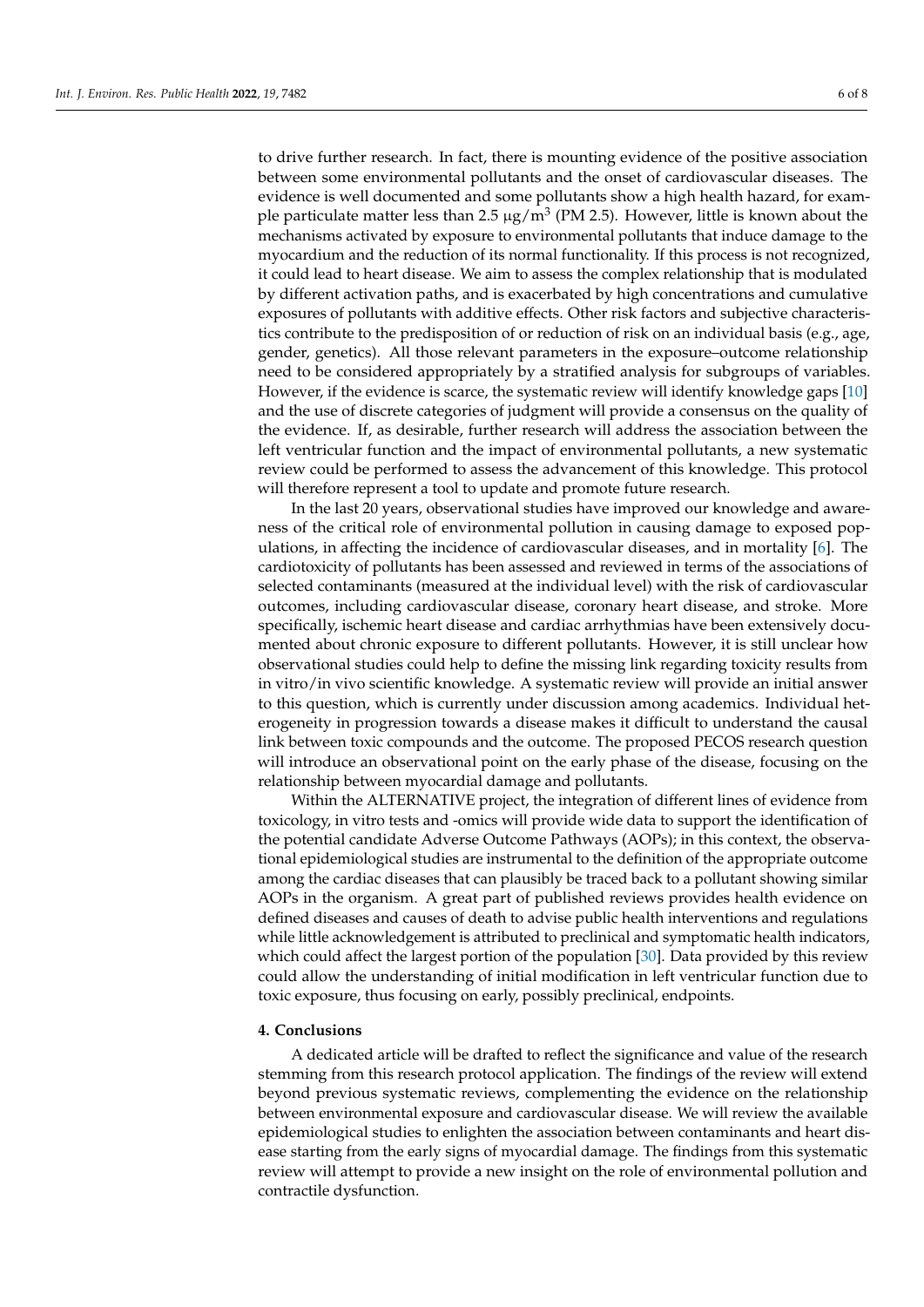**Supplementary Materials:** The following supporting information can be downloaded at: [https:](https://www.mdpi.com/article/10.3390/ijerph19127482/s1) [//www.mdpi.com/article/10.3390/ijerph19127482/s1,](https://www.mdpi.com/article/10.3390/ijerph19127482/s1) Table S1: Search strategy.

**Author Contributions:** Conceptualization, N.L., M.A.M. and F.V.; methodology, N.L. and G.D.; software, N.L. and G.D.; writing—original draft preparation, N.L., G.D. and M.A.M.; writing—review and editing, N.L., G.D., M.A.M. and F.V. All authors have read and agreed to the published version of the manuscript.

**Funding:** This research was funded by the European Union's Horizon 2020 research and innovation program under grant agreement No. 101037090. The content of this document reflects only the author's view and the Commission is not responsible for any use that may be made of the information it contains.

**Conflicts of Interest:** The authors declare no conflict of interest.

#### **References**

- <span id="page-6-0"></span>1. U.S. Environmental Protection Agency. Exposure to Environmental Contaminants. Available online: [https://www.epa.gov/](https://www.epa.gov/report-environment/exposure-environmental-contaminants) [report-environment/exposure-environmental-contaminants](https://www.epa.gov/report-environment/exposure-environmental-contaminants) (accessed on 25 January 2022).
- <span id="page-6-1"></span>2. Dominski, F.H.; Lorenzetti Branco, J.H.; Buonanno, G.; Stabile, L.; Gameiro da Silva, M.; Andrade, A. Effects of air pollution on health: A mapping review of systematic reviews and meta-analyses. *Environ. Res.* **2021**, *201*, 111487. [\[CrossRef\]](http://doi.org/10.1016/j.envres.2021.111487) [\[PubMed\]](http://www.ncbi.nlm.nih.gov/pubmed/34116013)
- <span id="page-6-2"></span>3. Chapter 10\_SOER2020. Chemical Pollution—European Environment Agency. Available online: [https://www.eea.europa.eu/](https://www.eea.europa.eu/publications/soer-2020/chapter-10_soer2020-chemical-pollution/view) [publications/soer-2020/chapter-10\\_soer2020-chemical-pollution/view](https://www.eea.europa.eu/publications/soer-2020/chapter-10_soer2020-chemical-pollution/view) (accessed on 16 February 2022).
- <span id="page-6-3"></span>4. Cardiovascular Diseases (CVDs). Available online: [https://www.who.int/news-room/fact-sheets/detail/cardiovascular](https://www.who.int/news-room/fact-sheets/detail/cardiovascular-diseases-(cvds))[diseases-\(cvds\)](https://www.who.int/news-room/fact-sheets/detail/cardiovascular-diseases-(cvds)) (accessed on 25 January 2022).
- <span id="page-6-4"></span>5. Münzel, T.; Hahad, O.; Sørensen, M.; Lelieveld, J.; Duerr, G.D.; Nieuwenhuijsen, M.; Daiber, A. Environmental risk factors and cardiovascular diseases: A comprehensive review. *Cardiovasc. Res.* **2021**, cvab316. [\[CrossRef\]](http://doi.org/10.1093/cvr/cvab316) [\[PubMed\]](http://www.ncbi.nlm.nih.gov/pubmed/34609502)
- <span id="page-6-5"></span>6. Boyd, R.; McMullen, H.; Beqaj, H.; Kalfa, D. Environmental Exposures and Congenital Heart Disease. *Pediatrics* **2022**, *149*, e2021052151. [\[CrossRef\]](http://doi.org/10.1542/peds.2021-052151) [\[PubMed\]](http://www.ncbi.nlm.nih.gov/pubmed/34972224)
- <span id="page-6-6"></span>7. Strait, J.B.; Lakatta, E.G. Aging-associated cardiovascular changes and their relationship to heart failure. *Heart Fail. Clin.* **2012**, *8*, 143–164. [\[CrossRef\]](http://doi.org/10.1016/j.hfc.2011.08.011)
- <span id="page-6-7"></span>8. Kupcikova, Z.; Fecht, D.; Ramakrishnan, R.; Clark, C.; Cai, Y.S. Road traffic noise and cardiovascular disease risk factors in UK Biobank. *Eur. Heart J.* **2021**, *42*, 2072–2084. [\[CrossRef\]](http://doi.org/10.1093/eurheartj/ehab121)
- <span id="page-6-8"></span>9. Miguel Pérez-Carrascosa, F.; Gómez-Peña, C.; Echeverría, R.; Juan Jiménez Moleón, J.; Manuel Melchor, J.; García-Ruiz, A.; Luis Navarro-Espigares, J.; Cabeza-Barrera, J.; Martin-Olmedo, P.; Carlos Ortigosa-García, J.; et al. Historical exposure to persistent organic pollutants and cardiovascular disease: A 15-year longitudinal analysis focused on pharmaceutical consumption in primary care. *Environ. Int.* **2021**, *156*, 106734. [\[CrossRef\]](http://doi.org/10.1016/j.envint.2021.106734)
- <span id="page-6-9"></span>10. Cosselman, K.E.; Navas-Acien, A.; Kaufman, J.D. Environmental factors in cardiovascular disease. *Nat. Rev. Cardiol.* **2015**, *12*, 627–642. [\[CrossRef\]](http://doi.org/10.1038/nrcardio.2015.152)
- <span id="page-6-10"></span>11. Schwinger, R.H.G. Pathophysiology of heart failure. *Cardiovasc. Diagn.* **2021**, *11*, 263–276. [\[CrossRef\]](http://doi.org/10.21037/cdt-20-302)
- <span id="page-6-11"></span>12. environmentAL Toxicity chEmical mixtuRes through aN Innovative Platform Based on Aged Cardiac Tissue Model|ALTERNATIVE Project | Fact Sheet | H202 | CORDIS | European Commission. Available online: <https://cordis.europa.eu/project/id/101037090> (accessed on 2 February 2022).
- <span id="page-6-12"></span>13. Morgan, R.L.; Whaley, P.; Thayer, K.A.; Schünemann, H.J. Identifying the PECO: A framework for formulating good questions to explore the association of environmental and other exposures with health outcomes. *Environ. Int.* **2018**, *121*, 1027–1031. [\[CrossRef\]](http://doi.org/10.1016/j.envint.2018.07.015)
- <span id="page-6-13"></span>14. PubMed. Available online: <https://pubmed.ncbi.nlm.nih.gov/> (accessed on 25 January 2022).
- <span id="page-6-14"></span>15. Embase. Available online: <https://www.embase.com/landing?status=grey> (accessed on 25 January 2022).
- <span id="page-6-15"></span>16. Document Search—Web of Science Core Collection. Available online: <https://www.webofscience.com/wos/woscc/basic-search> (accessed on 25 January 2022).
- <span id="page-6-16"></span>17. Horsley, T.; Dingwall, O.; Sampson, M. Checking reference lists to find additional studies for systematic reviews. *Cochrane Database Syst. Rev.* **2011**, *2011*, MR000026. [\[CrossRef\]](http://doi.org/10.1002/14651858.MR000026.pub2)
- <span id="page-6-17"></span>18. Ouzzani, M.; Hammady, H.; Fedorowicz, Z.; Elmagarmid, A. Rayyan—a web and mobile app for systematic reviews. *Syst. Rev.* **2016**, *5*, 210. [\[CrossRef\]](http://doi.org/10.1186/s13643-016-0384-4) [\[PubMed\]](http://www.ncbi.nlm.nih.gov/pubmed/27919275)
- <span id="page-6-18"></span>19. PRISMA. Available online: <http://prisma-statement.org/prismastatement/flowdiagram.aspx> (accessed on 25 January 2022).
- <span id="page-6-19"></span>20. Morgan, R.L.; Thayer, K.A.; Santesso, N.; Holloway, A.C.; Blain, R.; Eftim, S.E.; Goldstone, A.E.; Ross, P.; Guyatt, G.; Schünemann, H.J. Evaluation of the risk of bias in non-randomized studies of interventions (ROBINS-I) and the 'target experiment' concept in studies of exposures: Rationale and preliminary instrument development. *Environ. Int.* **2018**, *120*, 382–387. [\[CrossRef\]](http://doi.org/10.1016/j.envint.2018.08.018) [\[PubMed\]](http://www.ncbi.nlm.nih.gov/pubmed/30125855)
- <span id="page-6-20"></span>21. Morgan, R.L.; Thayer, K.A.; Santesso, N.; Holloway, A.C.; Blain, R.; Eftim, S.E.; Goldstone, A.E.; Ross, P.; Ansari, M.; Akl, E.A.; et al. A risk of bias instrument for non-randomized studies of exposures: A users' guide to its application in the context of GRADE. *Environ. Int.* **2019**, *122*, 168–184. [\[CrossRef\]](http://doi.org/10.1016/j.envint.2018.11.004) [\[PubMed\]](http://www.ncbi.nlm.nih.gov/pubmed/30473382)
- <span id="page-6-21"></span>22. Normand, S.-L.T. Meta-analysis: Formulating, evaluating, combining, and reporting. *Stat. Med.* **1999**, *18*, 321–359. [\[CrossRef\]](http://doi.org/10.1002/(SICI)1097-0258(19990215)18:3<321::AID-SIM28>3.0.CO;2-P)